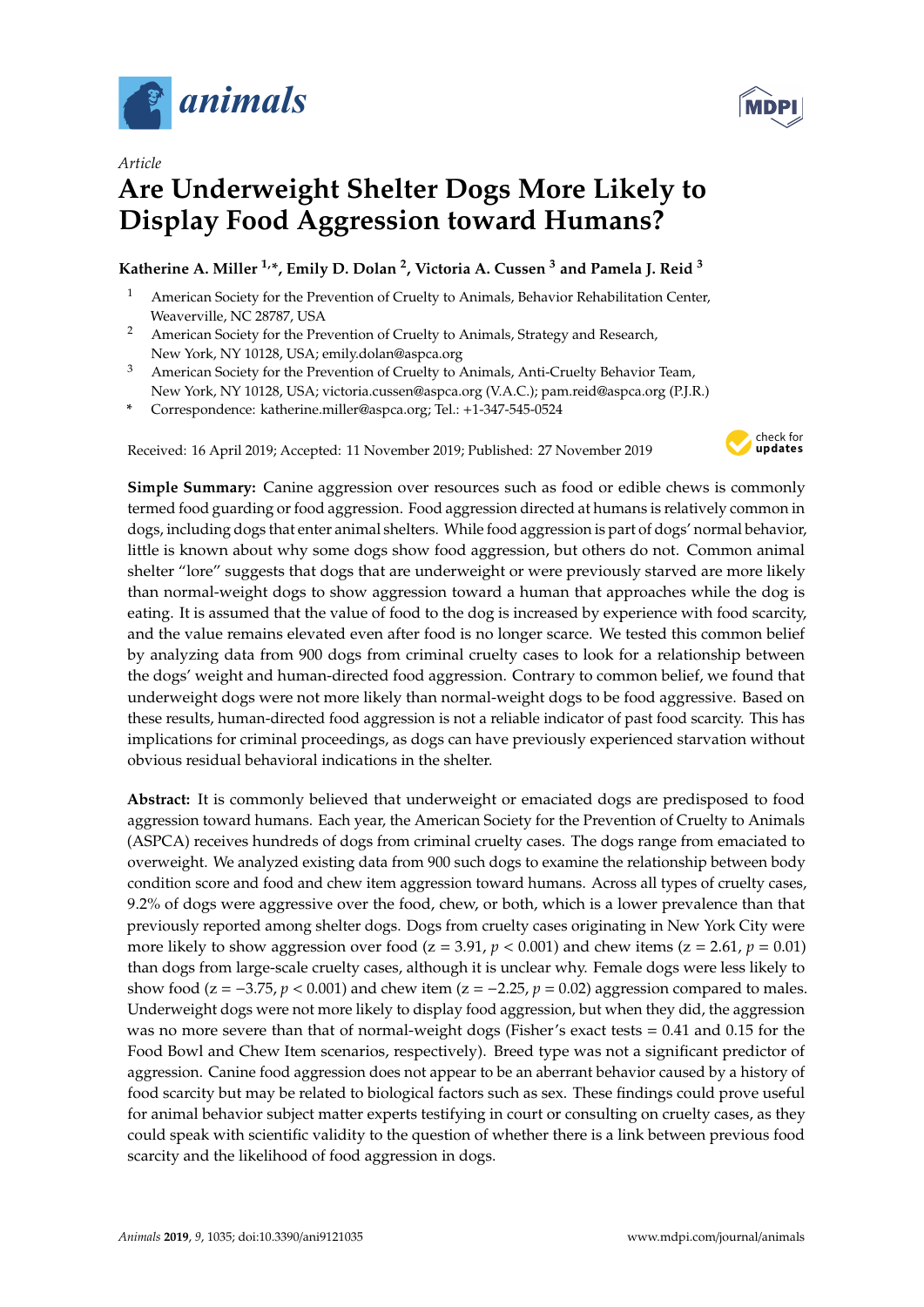**Keywords:** food aggression; resource guarding; food guarding; dog; behavior; body condition; starvation; cruelty; forensic; legal

#### **1. Introduction**

Common animal shelter "lore" suggests that dogs who are underweight or were previously starved are more likely than normal-weight dogs to aggress toward a human that approaches while the dog is eating. It is assumed that the value of food to the dog is increased by experience with food scarcity and remains elevated even after food is no longer scarce. The elevated value of the food presumably motivates the dog to defend it from a potential rival [\[1,](#page-9-0)[2\]](#page-9-1).

Canine aggression over resources such as food or edible chews is commonly termed food guarding or food aggression. It is generally displayed toward other dogs, humans, or both. This study is focused on food aggression directed at humans, which is relatively common in dogs. About 20% of dogs entering animal shelters display some form of it in a standardized behavior evaluation [\[3\]](#page-9-2). While food aggression is part of the normal canine behavioral repertoire, little is known about why some do it while others do not. Many dogs entering animal shelters are underweight, some due to neglect or intentional cruelty, others due to a short-term period of inadequate food (e.g., lost or abandoned dogs who enter shelters as strays), some due to medical reasons (irritable bowel syndrome, cancer), and some due to a combination of these factors. Shelter workers usually do not know much about a dog's history, but aggressive behavior by underweight dogs, particularly over food, is often assumed to be a result of past negative experiences.

Despite increasing acceptance that food aggression by dogs may be considered normal regardless of cause, many shelters euthanize dogs who display such aggression to people [\[4,](#page-9-3)[5\]](#page-9-4). In an animal shelter and in a home, such behavior is a potential risk to human safety. However, it is a behavior that is often situation or environment-specific, responsive to treatment, and readily managed in a home [\[3](#page-9-2)[,4\]](#page-9-3). Dogs displaying food aggression are not more likely to be returned by adopters than dogs that are not food aggressive [\[5\]](#page-9-4). Better understanding of the causation and prevalence of food aggression across various shelter dog subpopulations may lead to more emphasis on treating and managing the behavior, and fewer dogs being euthanized because of it.

The American Society for the Prevention of Cruelty to Animals (ASPCA) assists the New York City Police Department and various law enforcement agencies around the country to seize and care for animal victims of criminal cruelty. Each year, we receive hundreds of dogs with such origins and administer standardized forensic medical examinations and behavioral evaluations soon after intake. Therefore, the ASPCA has a large, unique dataset allowing analysis of the relationship between dogs' history, body condition, and food aggression. This study analyzed that dataset with the goals of:

- (1) Describing the prevalence and severity of food aggression among canine victims of cruelty or neglect when assessed in a shelter setting,
- (2) Examining whether the prevalence and severity of food aggression varies by origin of the dog (i.e., the type of criminal case),
- (3) Describing the range of body condition scores found in this population,
- (4) Analyzing the relationships between origin of the dog, body condition score, and food aggression,
- (5) Examining the odds that an underweight dog will be food aggressive compared to normal or overweight dogs.

These findings could prove especially useful for animal behavior subject matter experts testifying in court or consulting on forensic cases, as they could speak with scientific validity to the question of whether there is a link between previous food scarcity and the likelihood of food aggression in dogs.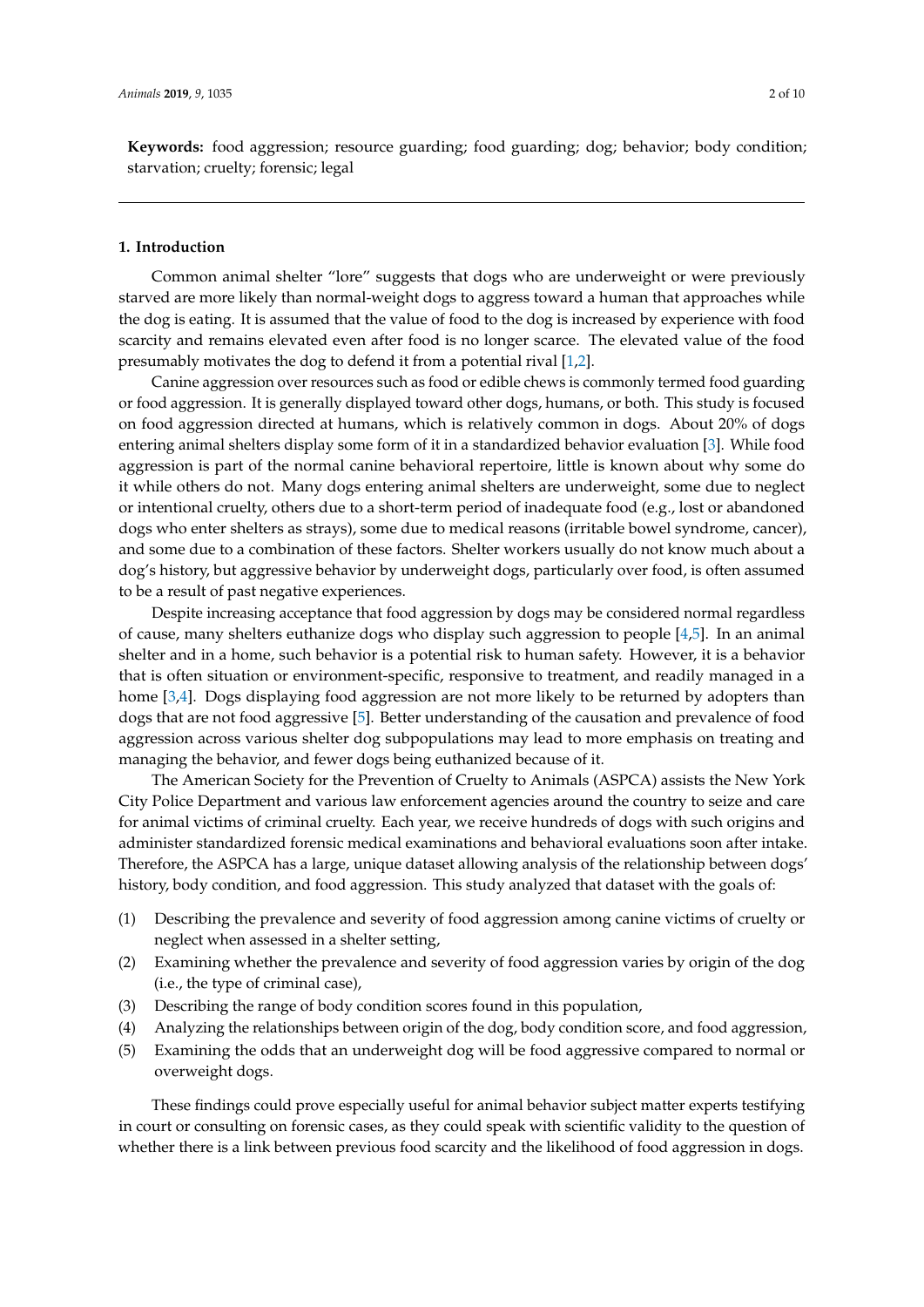#### **2. Materials and Methods**

#### *2.1. Subjects*

We examined existing data from 900 dogs entering the care of the ASPCA from January 2012 to July 2016 that originated from criminal cruelty cases. These were cases in which the animals were put into the care of the ASPCA while their legal cases were resolved. These included large and small-scale cases. Larges cases were investigated by local and federal law enforcement agencies in nine different U.S. States, while the small cases were investigated by ASPCA Humane Law Enforcement officers and the New York Police Department (HLE/NYPD). The large-scale cases, involving tens or hundreds of animals, fell into the categories of dogfighting, animal hoarding, substandard dog breeding facilities (puppy mills), and substandard animal sanctuaries/shelters. The smaller scale HLE/NYPD cases, involving individual or small numbers of animals in New York City, NY, included various acts of cruelty or neglect generally directed toward fewer than five animals, with occasional exceptions. These cases included acts of abandonment, beating, burning, stabbing, starvation, and overt criminal acts, but also some cases of small-scale 'hobby' dogfighting (as opposed to large-scale professional operations) and hoarding cases.

Sex and breed type were determined by the forensic veterinarian based on visual and physical examination. Age was estimated by veterinary examination based on the eruption of all permanent teeth and the degree of dental wear. Of the 900 total dogs, 91 were juveniles (5 months to 1 year) and 809 were adults (>1 year); 380 were male, 465 were female, and 58 had missing data on sex. Dogs were not differentiated by spay/neuter status for the purposes of this study because there was no a priori hypothesis about this variable. The breed types reported by the examining veterinarians were condensed into two categories: "pit bull type" ( $n = 530, 58.9\%$ ) or "non-pit bull type" ( $n = 370, 41.1\%$ ). "Pit bull type" included dogs labeled as: lab/pit bull mix, pit bull, pit bull mix, and pit mix. All other breed types were coded as "non-pit bull type." Breed type was included due to the prevalence of pit bull-type dogs in the animals from both large-scale (57%) and small-scale (65%) cases.

#### *2.2. Data Collection*

Data were collected as part of the ASPCA's routine documentation of forensic evidence of cruelty. Medical data, sex, and breed type were recorded during standardized forensic medical exams conducted by veterinarians in the ASPCA's Forensic Sciences department. Exams were initiated upon the dogs' arrival at the ASPCA's shelters where the dogs were housed and cared for until final disposition. Physical examination also included notation of the dog's body condition score (BCS) on the nine-point Purina Body Condition Scoring System (Appendix [A\)](#page-8-0) [\[6,](#page-9-5)[7\]](#page-9-6). Dogs scoring 1 to 3 on this scale are considered underweight, those scoring 4 or 5 are considered to be at an ideal weight, and those scoring 6 to 9 are considered overweight.

Behavioral data were collected during standardized evaluations conducted by teams of animal behavior professionals who were Certified Professional Dog Trainers (CPDT) or Certified Applied Animal Behaviorists or Associates (CAAB or ACAAB). The dogs were given at least 3 days after intake to the shelter to settle into their new environments before their behavior was assessed. Dogs who were ill, in pain, debilitated, or in late pregnancy were not behaviorally evaluated until their physical condition stabilized, as determined by the ASPCA's veterinary medical team. The behavior evaluation was composed of multiple scenarios that simulate what the dog would experience in a typical shelter or home environment, including being petted and handled, being enticed to play, having a bowl of food ('Food Bowl' scenario) taken away, having an edible chew item ('Chew Item' scenario) taken away, being scolded, meeting a toddler-sized doll, and meeting a friendly dog.

This study examined the data collected during the scenarios in the evaluation in which the dog's food and then a chew were taken away. In the Food Bowl scenario, the dog was held on a leash by an assistant while the tester gave the dog a paper or metal bowl of food comprised of approximately 1 cup of dry kibble (Iams Adult Small Bites) mixed with approximately 1/3 cup of canned cat food (Friskies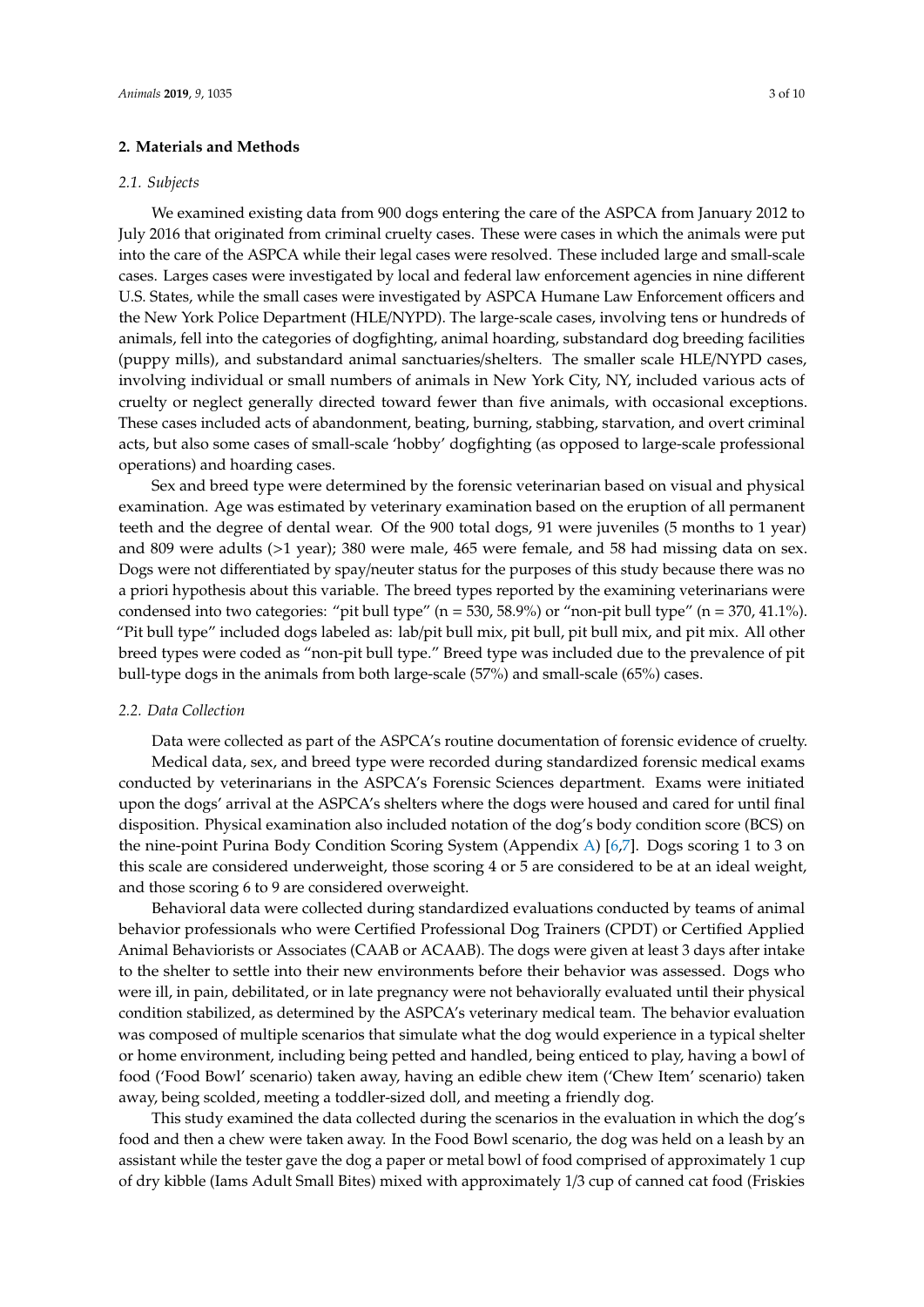Classic Pate' in Ocean Whitefish and Tuna, Mixed Grill, or Turkey and Giblets flavor). The bowl was placed in front of the dog, and the dog was permitted to engage in eating for a few seconds before the tester approached the dog and, using a plastic hand for safety (Assess-A-Hand®, Great Dog Productions, Accord, NY, USA), performed the following four actions with a pause of about 2 s between them: (1) stroked the dog's back and asked, "Hey, what do you have there?", (2) touched the dog's neck and asked, "Hey, what do you have there?", (3) touched the dog's muzzle and repeated, "Hey what do you have there?", (4) firmly pushed the dog's muzzle out of the bowl and said sternly, "Ok, get out of there!" Each of these actions was performed only when the dog was engaged with the food bowl, sometimes requiring the tester to pause longer than 2 s between actions to allow the dog to resume eating after being touched. Occasionally, a dog would not begin eating when it received the food bowl, or would stop eating and not resume, in which case the tester tried to coax the dog into engaging with it. The dog's behavior in response to each of the four actions by the tester was scored on a 1 to 3 scale, depending on presence and severity of aggression (Table [1\)](#page-3-0).

<span id="page-3-0"></span>**Table 1.** Scoring system for Food Bowl and Chew Item scenarios of the behavior evaluation. Each dog was scored when the tester performed each of four actions: Stroke the dog's back, touch the dog's neck, touch the dog's muzzle, and push the dog's muzzle. The maximum score for each dog was used for data analysis.

| Remains relaxed. Eats (chews) at the same pace, looks at tester or hand and/or moves away from bowl (chew).                                                                                                                    |
|--------------------------------------------------------------------------------------------------------------------------------------------------------------------------------------------------------------------------------|
| Leaves bowl (chew) to interact with tester. May lick or playfully nip at the Assess-a-Hand or tester.                                                                                                                          |
| Eats (chews) but seems nervous. Crouched posture, tail down/tucked. Might watch people in room while eating. Might flinch,<br>turn to look at hand or stop eating (chewing) when touched. No guarding behavior.                |
| Motivated to eat (chew)—not stiff/rigid. Resists being pushed out of bowl (away from chew), hunkers over it, body blocks,<br>picks it up and moves away and/or eats (chews) more quickly but does not escalate. No aggression. |
| $Warning = 2$                                                                                                                                                                                                                  |
| Becomes stiff/rigid—no escalation. Gives hard stare, freezes, hunkers down over bowl (chew), body blocks, and/or eats (chews)<br>more quickly but does not escalate when pushed.                                               |
| Becomes stiff/rigid—threatens. Lifts lip or growls, may raise hackles and/or give "hard eye".                                                                                                                                  |
| Snap/bite = $3$                                                                                                                                                                                                                |
| Becomes stiff/rigid—bites. Tries to bite or bites the Assess-a-Hand. May chase after tester.                                                                                                                                   |

After completion of the food bowl scenario, the Chew Item scenario was conducted in the same manner, except that the dog was given a dried pig's ear or rawhide chew instead of a bowl of food. Scoring was performed in a similar manner (Table [1\)](#page-3-0).

If the dog did not eat at all during the Food Bowl scenario and did not chew on the pig's ear or rawhide during the Chew Item scenario, their data were not included in this study. If the dog ate or chewed during at least one of the four actions described in the scenarios above, their data were included. For both Food Bowl and Chew Item scenarios, each dog was scored as having shown any aggression or not, and if they did display aggression, the maximum severity of aggression (warning or snap/bite) displayed across all four actions by the tester (or across as many of the four actions as the dog was engaged with the bowl or chew, respectively) was recorded.

#### *2.3. Data Analysis*

BCS scores were initially combined into three categories for analysis: Underweight, Ideal, and Overweight. However, because only a relatively small proportion of the study population was overweight (see Results), the categories of Ideal and Overweight were combined for statistical analysis (Table [2\)](#page-4-0).

A total of 900 dogs were rated for at least one subtest. Data were recorded during the Food Bowl scenario and the Chew Item scenario for 896 and 641 dogs, respectively. Fewer than 900 dogs were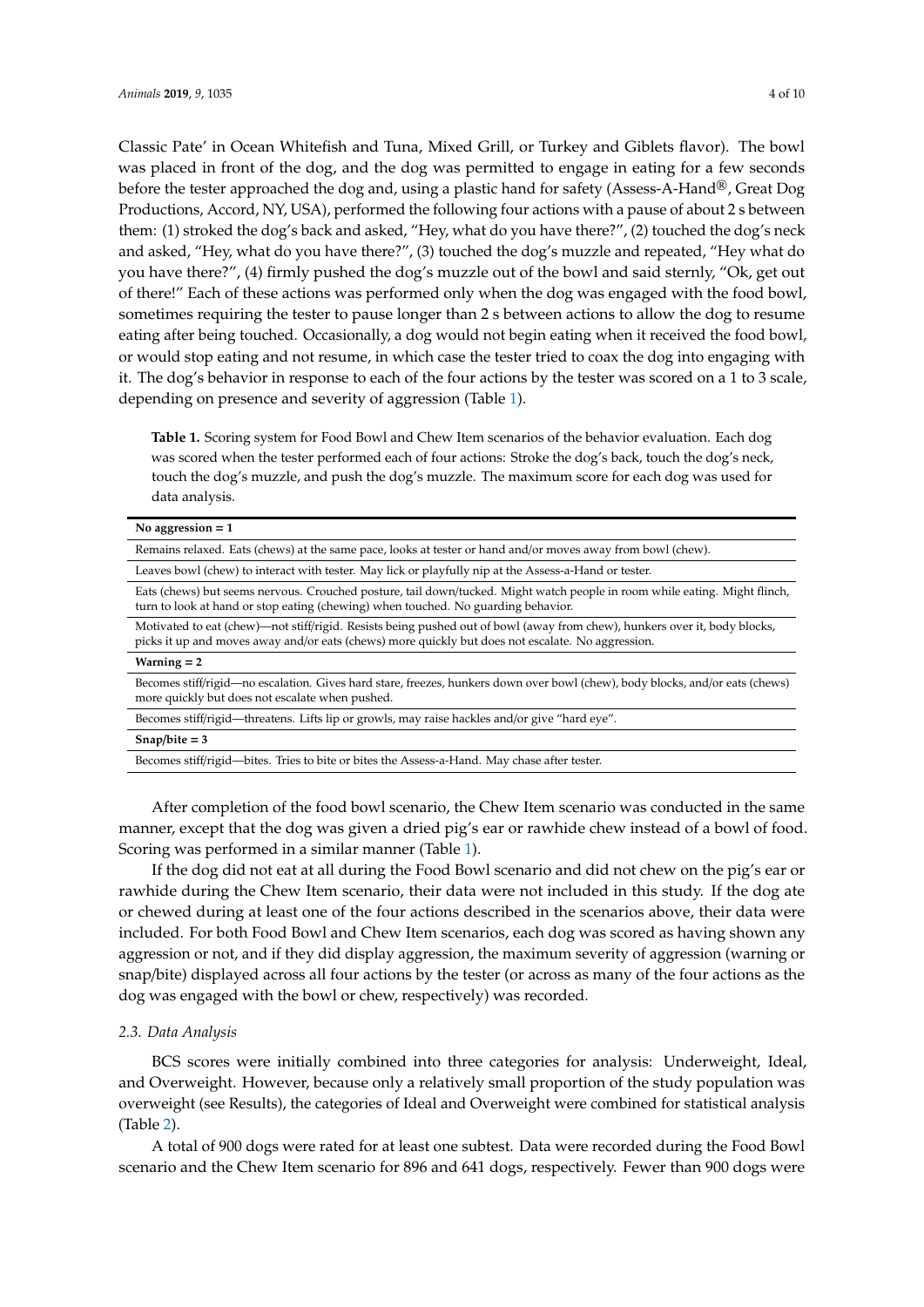scored in each scenario because some dogs were too fearful to eat or chew, had no interest in the food or chew, or were skipped for a logistical reason such as dietary restrictions.

<span id="page-4-0"></span>**Table 2.** Nine-point scoring system used by veterinarians to indicate a dog's body condition. Based on the Nestlé Purina Body Condition System [\[6,](#page-9-5)[7\]](#page-9-6) (Appendix [A\)](#page-8-0).

| Underweight              |                                                                                                                                                                                                                               |  |  |  |  |  |
|--------------------------|-------------------------------------------------------------------------------------------------------------------------------------------------------------------------------------------------------------------------------|--|--|--|--|--|
| $\mathbf{1}$             | Ribs, lumbar vertebrae, pelvic bones, and all bony prominences evident from a distance. No discernible body fat. Obvious<br>loss of muscle mass.                                                                              |  |  |  |  |  |
| $\overline{\mathcal{L}}$ | Ribs, lumbar vertebrae, and pelvic bones easily visible. No palpable fat. Some evidence of other bony prominence. Minimal<br>loss of muscle mass.                                                                             |  |  |  |  |  |
|                          | Ribs easily palpated and may be visible with no palpable fat. Tops of lumbar vertebrae visible. Pelvic bones becoming<br>prominent. Obvious waist and abdominal tuck.                                                         |  |  |  |  |  |
| Ideal/Overweight         |                                                                                                                                                                                                                               |  |  |  |  |  |
|                          | 4 Ribs easily palpable, with minimal fat covering. Waist easily noted, viewed from above. Abdominal tuck evident.                                                                                                             |  |  |  |  |  |
|                          | Ribs palpable without excess fat covering. Waist observed behind ribs when viewed from above. Abdomen tucked up when<br>viewed from side.                                                                                     |  |  |  |  |  |
| 6                        | Ribs palpable with slight excess fat covering. Waist is discernible viewed from above but is not prominent. Abdominal tuck<br>apparent.                                                                                       |  |  |  |  |  |
|                          | Ribs palpable with difficulty; heavy fat cover. Noticeable fat deposits over lumbar area and base of tail. Waist absent or<br>barely visible. Abdominal tuck may be present.                                                  |  |  |  |  |  |
| $\mathbf{g}$             | Ribs not palpable under very heavy fat cover, or palpable only with significant pressure. Heavy fat deposits over lumbar area and base of tail. Waist absent. No abdominal tuck. Obvious abdominal distention may be present. |  |  |  |  |  |
| q                        | Massive fat deposits over thorax, spine, and base of tail. Waist and abdominal tuck absent. Fat deposits on neck and limbs.<br>Obvious abdominal distention.                                                                  |  |  |  |  |  |
|                          |                                                                                                                                                                                                                               |  |  |  |  |  |

Frequencies were calculated to determine the prevalence and severity of aggression, and to describe the range of BCS. The severity of aggression displayed over the food and chew was compared between BCS categories using Fisher's exact test.

Logistic regressions were used to assess the effect of BCS, case type, breed type, sex, and age on the presence of aggression for both the Food Bowl and Chew Item scenarios. The aggression severity categories Warning and Snap/Bite were combined to create a dichotomized outcome variable for the presence/absence of aggression. Covariates were tested for inclusion in the models using a significant likelihood ratio test ( $p < 0.05$ ). All possible interactions were tested for inclusion. The link test and a goodness-of-fit test were used to assess model specification. Sample sizes varied between the two models as follows: logistic regression food scenario  $n = 841$ ; logistic regression chew scenario  $n = 599$ .

All data were analyzed using Stata/IC 13.1 (StataCorp LP, College Station, TX, USA).

### **3. Results**

Of the 900 dogs in this study, 422 dogs (47%) were Underweight (BCS of 1 to 3), 418 were Ideal weight (46%), and 60 (7%) were Overweight. The categories of "Ideal" and "Overweight" were combined for analysis; thus, 478 dogs (53%) were Ideal/Overweight (Table [3\)](#page-5-0).

A total of 83 individual dogs (9.2%) were aggressive over the food, chew, or both (see Table [3\)](#page-5-0). Of those, 29 dogs (3.2%) were aggressive over both, while 19 (2.1%) were aggressive over the food only, 26 (2.9%) were aggressive over the chew only, eight (0.9%) were aggressive over the food but had no data on chew, and one  $\langle 0.1\% \rangle$  was aggressive over the chew but had no data on the food. Overall, 56 dogs (6.2%) displayed aggression over the food, and 56 (6.2%) displayed aggression over the chew (total does not sum to 83 because 29 of these dogs displayed aggression over both food and chew). Of the 112 acts of aggression observed, about two-thirds were a warning while about one-third were a snap or bite (Table [4\)](#page-5-1).

Results of the Food Bowl and Chew Item scenario logistic models are shown in Tables [5](#page-5-2) and [6,](#page-5-3) respectively. Controlling for covariates, underweight dogs were not more likely to display aggression over the food or chew item than Ideal/Overweight dogs ( $z = 0.77$ ,  $p = 0.45$  and  $z = -1.25$ ,  $p = 0.21$ ,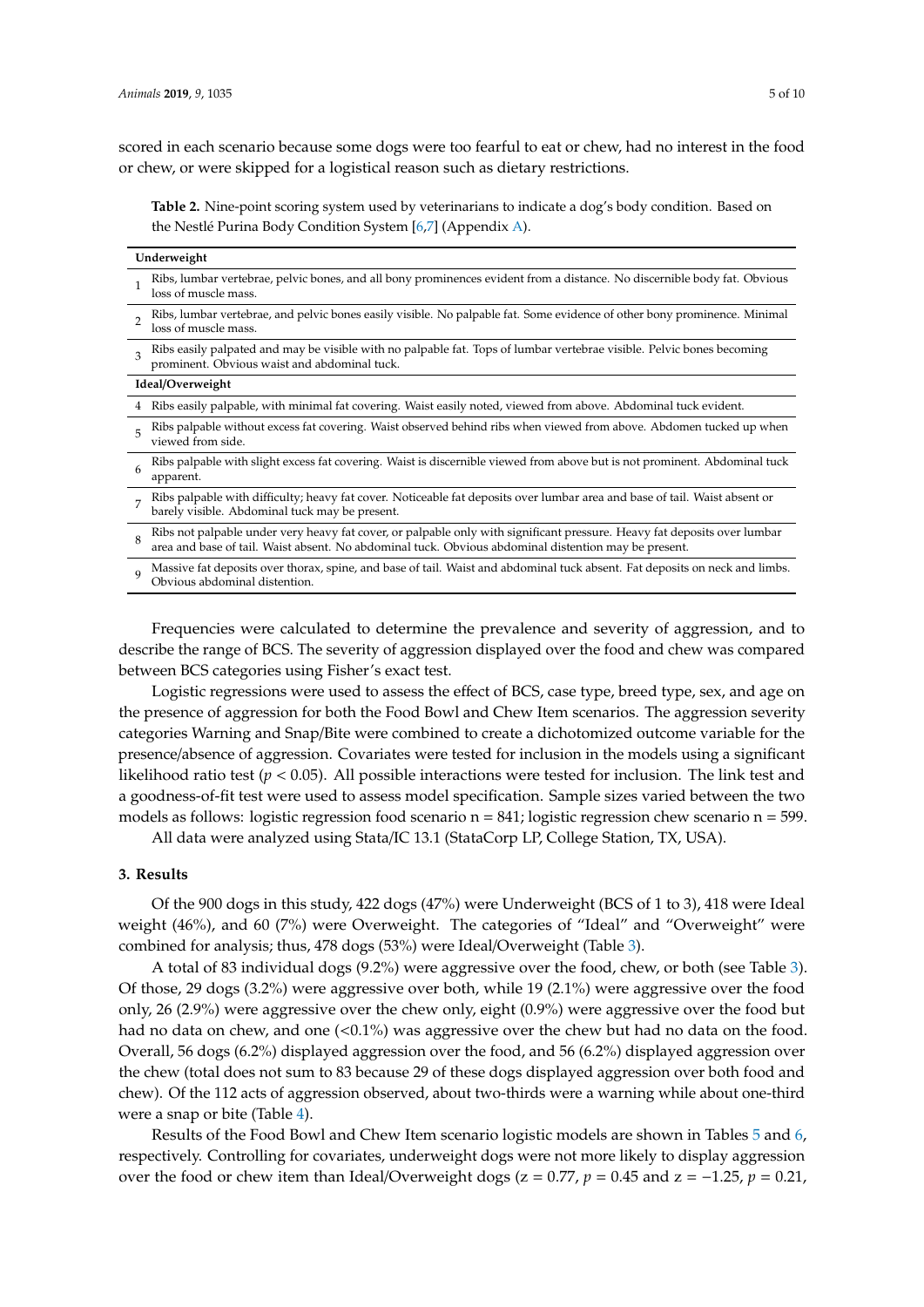respectively). Dogs from the HLE/NYPD cases were 3.6 times as likely to aggress in the Food Bowl scenario ( $z = 3.91$ ,  $p < 0.001$ ) and 2.4 times as likely to aggress in the Chew Item scenario ( $z = 2.61$ , *p* < 0.01) compared to dogs from any other case type. Female dogs were less likely to aggress than male dogs in both the Food Bowl ( $z = -3.75$ ,  $p < 0.001$ ) and Chew Item ( $z = -2.25$ ,  $p = 0.02$ ) scenarios. Pit bull-type dogs were no more likely to show aggression than non-pit bull-type dogs in either scenario (Food Bowl z = −0.55, *p* = 0.58; Chew Item z = −0.16, *p* = 0.48). Age was not a predictor of aggression in either the Food Bowl or Chew Item scenario. Among dogs displaying food aggression, there was no association between BCS and severity of aggression (warning versus snap/bite) over the food (Fisher's exact =  $0.41$ ) or chew (Fisher's exact =  $0.15$ ); see Table [4.](#page-5-1)

<span id="page-5-0"></span>**Table 3.** Frequencies of body condition score (BCS) and food guarding by case type. Numbers in parentheses are the percent of the total in that row. HLE/NYPD: New York Police Department.

| <b>Type of Case</b>           | <b>Number of Dogs</b> | Underweight<br>$BCS = 1 to 3$ | Ideal/Overweight<br>$BCS = 4 to 9$ | Aggressive over Food * | Aggressive over Chew * |
|-------------------------------|-----------------------|-------------------------------|------------------------------------|------------------------|------------------------|
| Dog fighting                  | 327                   | 175(53.5)                     | 152 (46.5)                         | 13(4.0)                | 16(4.9)                |
| HLE/NYPD                      | 229                   | 161 (70.3)                    | 68 (29.7)                          | 33(14.4)               | 29(12.7)               |
| Hoarding                      | 12                    | 0(0)                          | 12 (100)                           | 0(0)                   | 0(0)                   |
| Puppy mill                    | 113                   | 32(28.3)                      | 81 (71.7)                          | 3(2.7)                 | 1(0.9)                 |
| Substandard shelter/sanctuary | 219                   | 54 (24.7)                     | 165(75.3)                          | 7(3.2)                 | 10(4.6)                |
| Total in study                | 900                   | 422 (46.9)                    | 478 (53.1)                         | 56(6.2.)               | 56(6.2)                |

\* Dogs were considered aggressive if they gave a warning, snapped, or attempted to bite.

<span id="page-5-1"></span>**Table 4.** Maximum severity of aggression observed over the food bowl and chew by body condition score category. Data in parentheses are the percent of the total in that row and may not sum to 100% due to rounding.

| Food                  |                      |         |           |       |  |  |  |  |
|-----------------------|----------------------|---------|-----------|-------|--|--|--|--|
| <b>Body Condition</b> | <b>No Aggression</b> | Warning | Snap/Bite | Total |  |  |  |  |
| Underweight           | 387 (91.9)           | 17(4.0) | 16(3.8)   | 421   |  |  |  |  |
| Ideal/Overweight      | 453 (95.4)           | 15(3.2) | 8(1.7)    | 475   |  |  |  |  |
| 840 (93.8)<br>Total   |                      | 32(3.6) | 24(2.7)   | 896   |  |  |  |  |
| Chew                  |                      |         |           |       |  |  |  |  |
| <b>Body Condition</b> | <b>No Aggression</b> | Warning | Snap/Bite | Total |  |  |  |  |
| Underweight           | 304 (91.8)           | 16(4.8) | 11(3.3)   | 331   |  |  |  |  |
| Ideal/Overweight      | 281 (90.6)           | 23(7.4) | 6(1.9)    | 310   |  |  |  |  |
| Total                 | 585 (91.3)           | 39(6.1) | 17(2.7)   | 641   |  |  |  |  |

<span id="page-5-2"></span>**Table 5.** Results from a logistic regression for the presence or absence of aggression in the Food Bowl scenario.

| Case Type            | Odds Ratio | Std. Err. | Z       | p >  z | 95% Conf. Interval |      |
|----------------------|------------|-----------|---------|--------|--------------------|------|
| BCS, Underweight     | 1.29       | 0.4       | 0.8     | 0.45   | 0.67               | 2.49 |
| Case Type, HLE/NYPD  | 3.59       | 1.2       | 3.91    | 0.00   | 1.89               | 6.81 |
| Breed Type, Pit Bull | 0.84       | 0.3       | $-0.55$ | 0.58   | 0.44               | 1.58 |
| Sex, Female          | 0.26       | 0.1       | $-3.75$ | 0.00   | 0.13               | 0.53 |
| Age, Adult/Senior    | 1.67       | 1.0       | 0.82    | 0.41   | 0.49               | 5.66 |

<span id="page-5-3"></span>**Table 6.** Results from a logistic regression for the presence or absence of aggression in the Chew Item scenario.

| Case Type            | <b>Odds Ratio</b> | Std. Err. | z       | p >  z |      | 95% Conf. Interval |
|----------------------|-------------------|-----------|---------|--------|------|--------------------|
| BCS, Underweight     | 0.65              | 0.2       | $-1.25$ | 0.21   | 0.33 | 1.28               |
| Case Type, HLE/NYPD  | 2.44              | 0.8       | 2.61    | 0.01   | 1.25 | 4.78               |
| Breed Type, Pit Bull | 0.95              | 0.3       | $-0.16$ | 0.87   | 0.48 | 1.85               |
| Sex, Female          | 0.49              | 0.2       | $-2.25$ | 0.02   | 0.26 | 0.91               |
| Age, Adult/Senior    | 3.53              | 2.6       | 1.70    | 0.09   | 0.82 | 15.09              |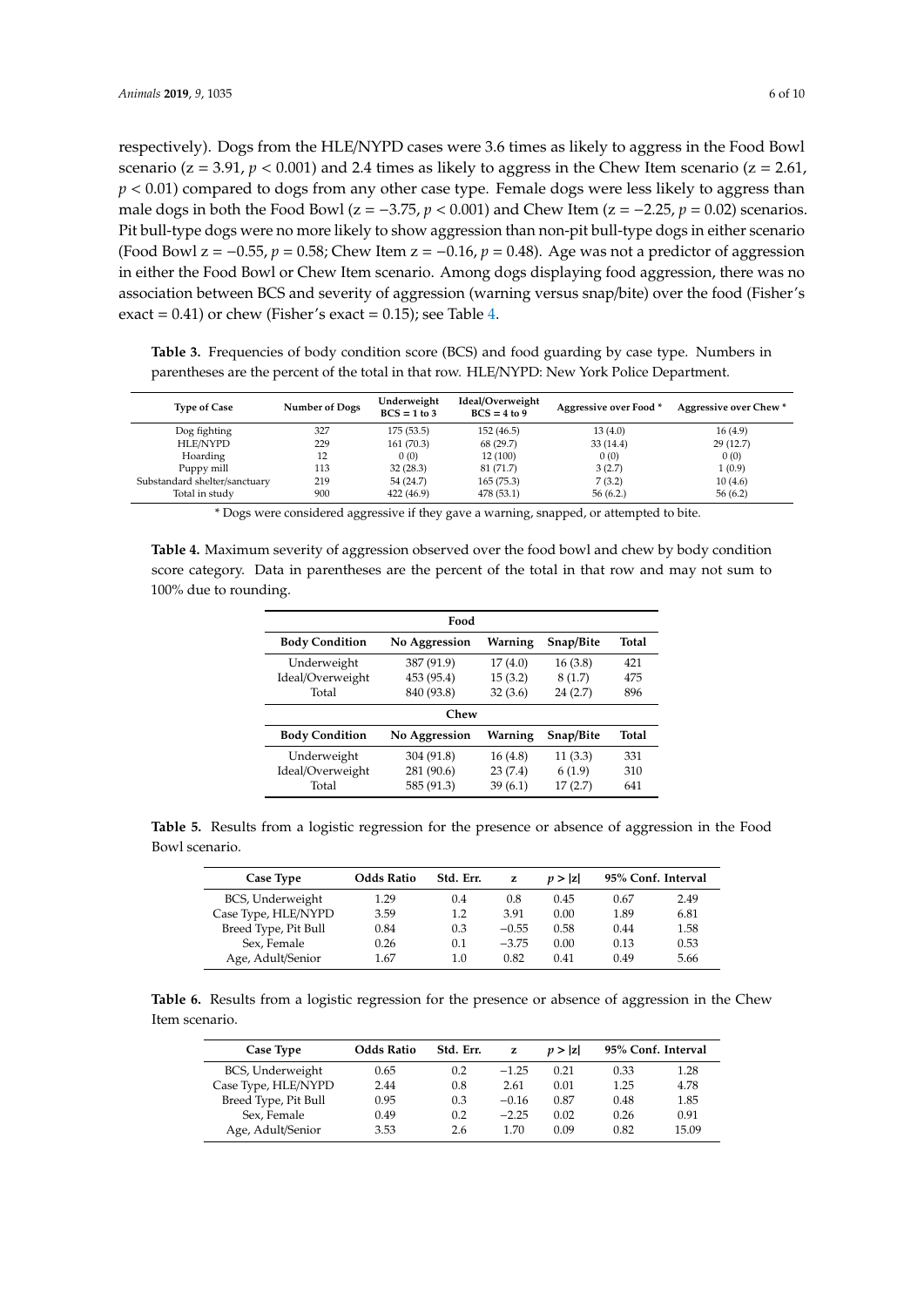### **4. Discussion**

Within this population of shelter dogs originating from criminal cruelty cases, underweight dogs were not more likely to display food aggression than ideal/overweight weight dogs during a standardized in-shelter behavior evaluation. Among the dogs that did aggress over food, there was no association between body condition score and severity of aggression. The most food-aggressive dogs displayed warning behaviors (stiffen, growl) and did not escalate to snapping or biting. Dogs originating from the HLE/NYPD cases in New York City were significantly more likely to display food aggression than dogs from other case types. However, compared to previous studies of food aggression in shelter dogs [\[3,](#page-9-2)[4\]](#page-9-3), the prevalence of food aggression in this study was rather low, even among HLE/NYPD case dogs.

There has been little study of the relationship between aggression and BCS or history of food scarcity in dogs. We know of only one other study that reported body condition score along with food aggression data [\[8\]](#page-9-7). However, in that research, only the mean BCS across food aggression categories was reported, and it was in the 4 to 5 range on the 9-point Purina scale ("Ideal" body condition). Thus, apparently few, if any, underweight dogs were included in that study population, and they were not analyzed separately. Nevertheless, their analysis found no association between BCS and food aggression in a standardized shelter behavior evaluation, supporting the present results.

Previous studies of food aggression among the general population of shelter dogs reported that 14.9% to 21% of dogs displayed aggression over a bowl of food, a chew, or both [\[3](#page-9-2)[,4\]](#page-9-3). Food aggression is rather common in the pet dog population, too. In the Slovak Republic, 6.2% of survey respondents indicated that their pet dog sometimes, usually, or always displayed aggressive behavior when disturbed while eating versus 11.9% when disturbed while chewing on a treat [\[9\]](#page-9-8). In the United States, between 10% [\[4\]](#page-9-3) and 28.9% [\[3\]](#page-9-2) of shelter dog adopters reported food aggression in the home after adoption (based on responses to follow-up surveys).

The prevalence of food aggression in this study was notably lower, at 9.2%. Even HLE/NYPD case dogs, which were the most likely to display food aggression in this study, showed a slightly lower prevalence of food (14.4%) and chew (12.7%) guarding than has been previously reported in shelter dogs. While the percentage of pit bull-type dogs in the study population was rather high (59%), this mirrors the prevalence of such dogs in the general shelter population. We found that pit bull-type dogs were not more likely to guard food or a chew.

There are many possible reasons that the prevalence of resource aggression was lower in our samples. It is possible that in-breeding occurred among dogfighting, puppy mill, and hoarding cases, where breeding within the population is common. This may have led to lower genetic and behavioral diversity in those populations. However, even among dogs originating from substandard shelter/sanctuaries, which are presumably the dogs with the most similar histories to the general shelter dog population, the proportion of dogs displaying aggression over the bowl (3.2%) and chew (4.6%) was notably lower than in previous studies. It is also possible that some type of artificial selection occurred that removed more aggressive individuals before shelter intake, e.g., they could have been killed for aggressing against humans. However, this is unlikely to occur in a puppy mill, hoarding situation, or substandard shelter/sanctuary—in which case we would expect a higher prevalence compared to fighting or other cruelty cases. No such pattern emerged in our analyses.

Differences in testing context and or assessment procedures may explain the low overall prevalence of food aggression in the present study compared to prior studies. The context specificity of food aggression has been reported by other researchers. Marder et al. (2013) reported that 45% of dogs who displayed food aggression in a shelter behavior evaluation did not display food aggression in an adoptive home, whereas 22% of dogs who were not food aggressive in the shelter were so, once in a home [\[3\]](#page-9-2). Mohan-Gibbons et al. (2012) found that only two of 60 food-aggressive shelter dogs were reported by their adopters to guard food or chews at 3 days, 3 weeks, or 3 months post-adoption [\[4\]](#page-9-3). Similarly, the testing methodology in behavior evaluations appears to be an important factor. Bram et al. (2010) reported that even when conducted on the very same dogs, agreement was low among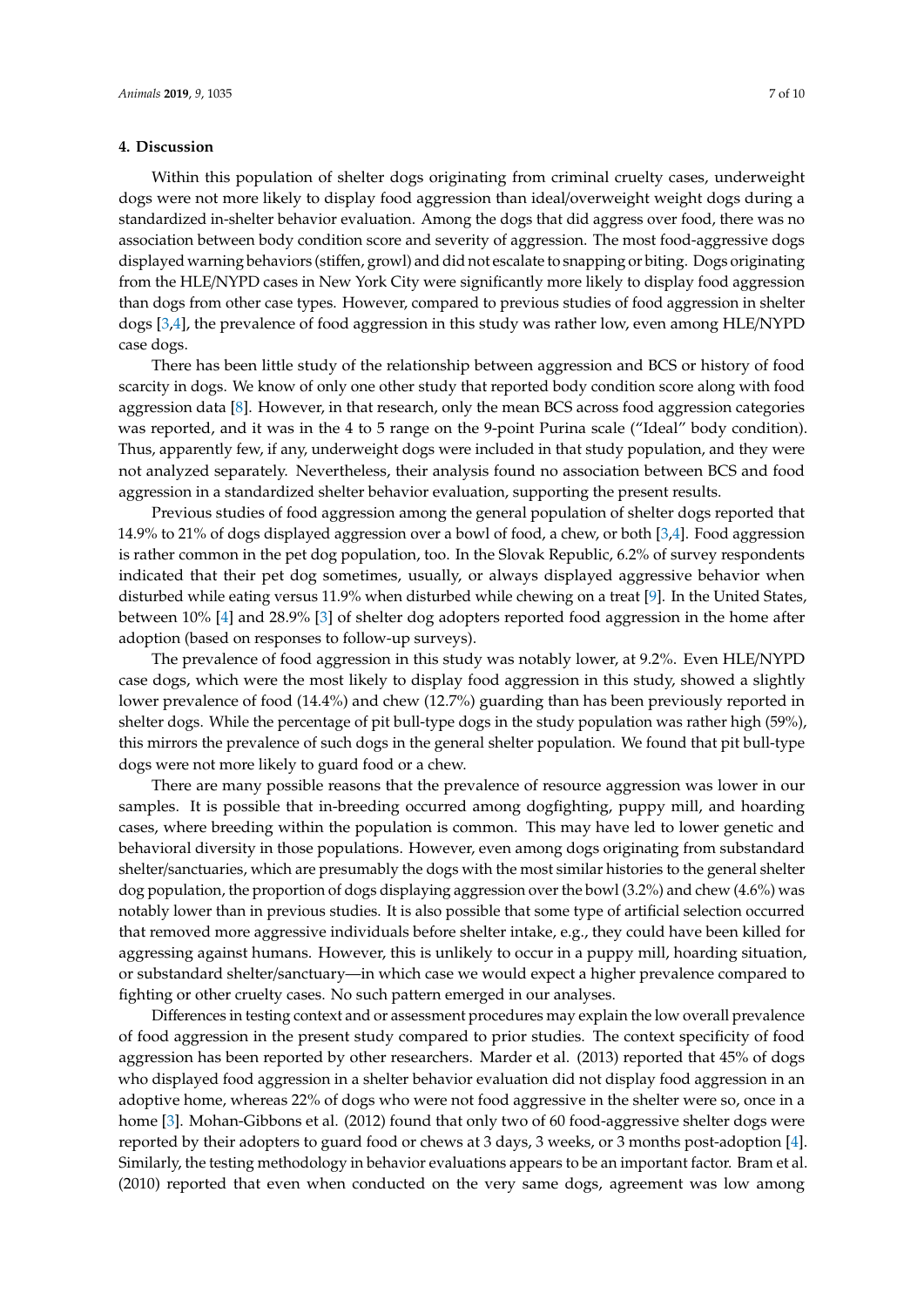similar behavioral test batteries commonly used to assess non-food-related human- and dog-directed aggression in Switzerland [\[10\]](#page-9-9).

The higher prevalence of food aggression among the HLE/NYPD case dogs in this study may have been due to some combination of animal, environmental, and experiential differences compared to the dogs originating from other case types. While HLE/NYPD cases include a large percentage of pit bull-type dogs, pit bull types were not more likely to show aggression compared to non-pit bull types. Most HLE/NYPD dogs had been in a home, basement, or backyard at some point in their lives, presumably interacting with people fairly regularly, which is likely not true of most dogfighting or puppy mill case dogs. However, dogs from hoarding and sanctuary origins would likely have lived in a home or backyard at some point in their histories, and dogs from all case types experienced neglect and cruelty from humans, so HLE/NYPD dogs were not unique in these respects. However, HLE/NYPD dogs were more likely to come from situations in which there were only a small number of dogs, as compared to the other types of cases, where large numbers of dogs were often living in close proximity.

There were also two procedural differences in the behavioral evaluation of the HLE/NYPD dogs compared to other case types. First, due to logistical reasons, the chew that the HLE/NYPD dogs were tested with was a rawhide, while the chew used for all other case types was a dried pig's ear. Dogs may have perceived the rawhide as a more valuable food item compared to the pig's ear; however, this does not explain the higher incidence of food aggression over the food, which was the same across all case types.

Second, HLE/NYPD dogs were usually taken to the evaluation room at least once before the standardized behavior evaluation to engage informally with people and for exercise and enrichment. Thus, the dogs were somewhat familiar with the room and the testers before the evaluation as administered. For logistical reasons, this was not possible for dogs from other case types. Therefore, the HLE/NYPD dogs may have been more comfortable in the testing environment and their behavior in the evaluation may have been affected by this increased familiarity.

Among the dogs that did display food aggression in this study, warning (stiffening, growling) was more common than biting, and only 2.7% of the dogs in this population snapped or bit over the food or chew. This is notable, especially considering that this assessment involved pushing on the dog's face while it had possession of the food item, even if the dog was already growling in warning. Most shelter workers and pet owners likely desist in efforts to gain access to a food item when a dog growls at them. Much dog aggression is ritualized and serves to settle conflict without inflicting injury. Marder et al. (2013) found that most adopters of food aggressive dogs did not consider the behavior a challenge to keeping the dog as a pet [\[3\]](#page-9-2). Therefore, instead of euthanizing shelter dogs who display warning behaviors over food or chews, educating staff and adopters to recognize and heed such warnings may be sufficient to minimize the risk of food-related bites.

The findings that past food scarcity was not associated with food aggression and that dogs from cruelty cases were not more food aggressive than "average" shelter dogs as reported in other studies e.g., [\[3\]](#page-9-2), indicate that food aggression is not an aberrant behavior resulting from a stressful life experience. Furthermore, if life experience 'caused' food aggression, adult dogs would be predicted to show more aggression than juvenile dogs, as they would have more time to experience food scarcity. We did not find a significant effect of age, supporting the view that food aggression in a normally occurring canine behavior that is exhibited by a small percentage of the population regardless of life history.

The realization that food aggression is not linked to a history of food scarcity is potentially relevant to court testimony in cruelty cases. A defense attorney could claim that the lack of food aggression in a behavior evaluation is evidence that a dog did not suffer from inadequate food resources. The findings provided by this research should be sufficient to refute this argument in a court of law.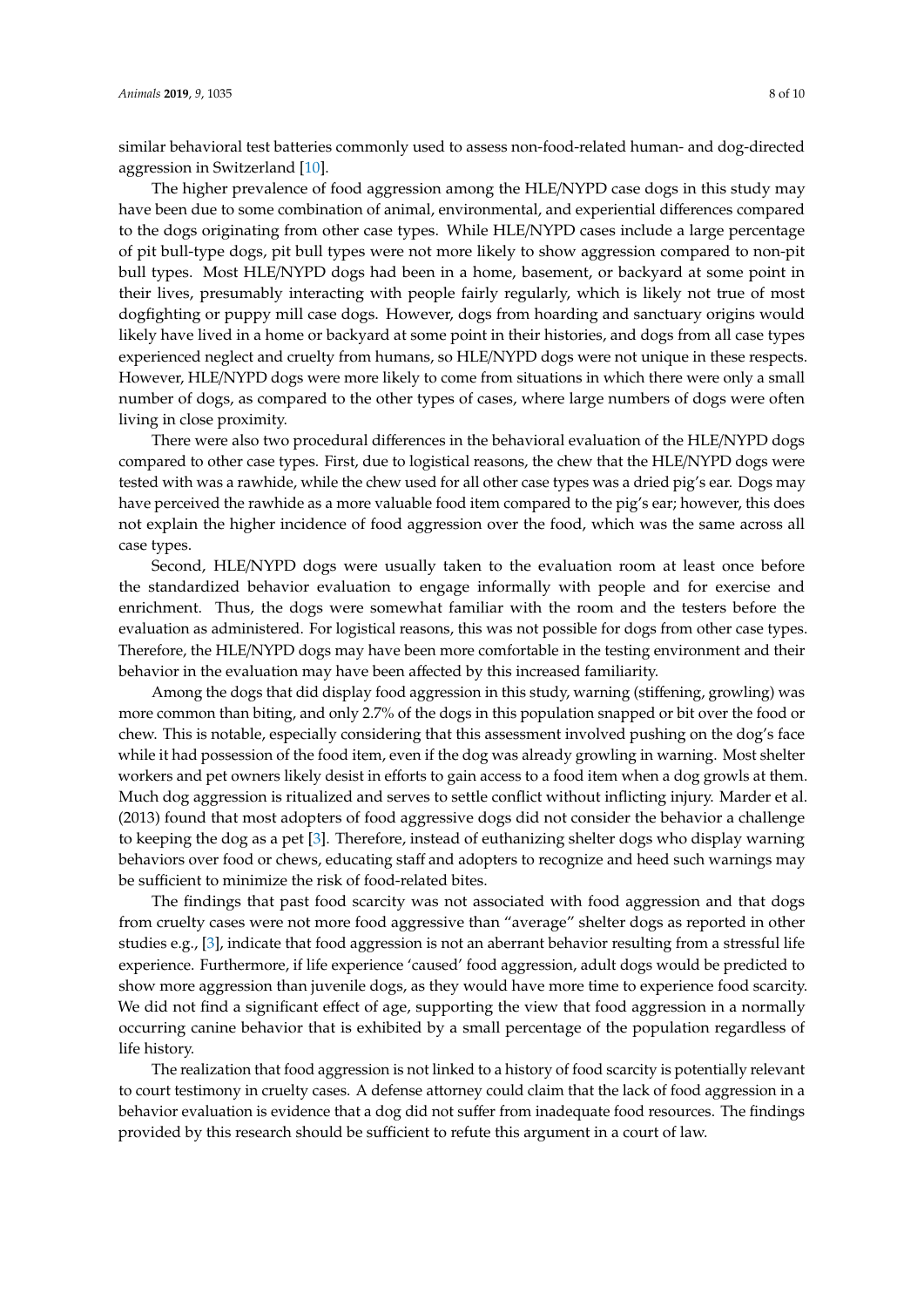#### **5. Conclusions**  $\mathcal{C}$  underweight dogs were not more likely to aggress over food, nor to display more severe food, nor to display more severe food, nor to display more severe food, nor to display more severe food, nor to display more

Underweight dogs were not more likely to aggress over food, nor to display more severe food aggression. Overall, in this population of dogs from criminal cruelty cases, food aggression was somewhat less prevalent than in the general shelter dog population, as reported by other researchers. Furthermore, most food-aggressive dogs did not escalate beyond stiffening and growling, even though their face was physically pushed away from the food items. Therefore, the risk of bites due to food aggression in this population may be considered relatively low and was not predictable based on body condition. Food aggression does not appear to be an aberrant behavior caused by a history of food scarcity or cruelty and is likely within the normal range of behavior in dogs. Furthermore, a lack of food aggression does not speak to the question of whether the dog suffered from inadequate nutrition previously.<br>**Promined and designed and designed the study; R.M. compiled and prepared the study; K.M. compiled and product** 

Author Contributions: P.J.R. conceived and designed the study; K.A.M. compiled and prepared the data for analysis; V.A.C. analyzed a preliminary dataset; E.D.D. analyzed the data; K.A.M. wrote the manuscript with editorial and academic contributions by V.A.C., E.D.D., and P.J.R.<br>-

**Funding:** This research received no external funding.  $\mathcal{A}$  and American Society for the American Society for the American Society for the Prevention of Cruel

Acknowledgments: We are grateful to the American Society for the Prevention of Cruelty to Animals<sup>®</sup> for supporting this research.

**Conflicts of Interest:** The authors declare no conflict of interest. **Conflicts of Interest:** The authors declare no conflict of interest.

# <span id="page-8-0"></span>**Appendix A Purina 9-Point Body Condition Scoring System. Used with Permission Appendix A. Purina 9-Point Body Condition Scoring System. Used with Permission**